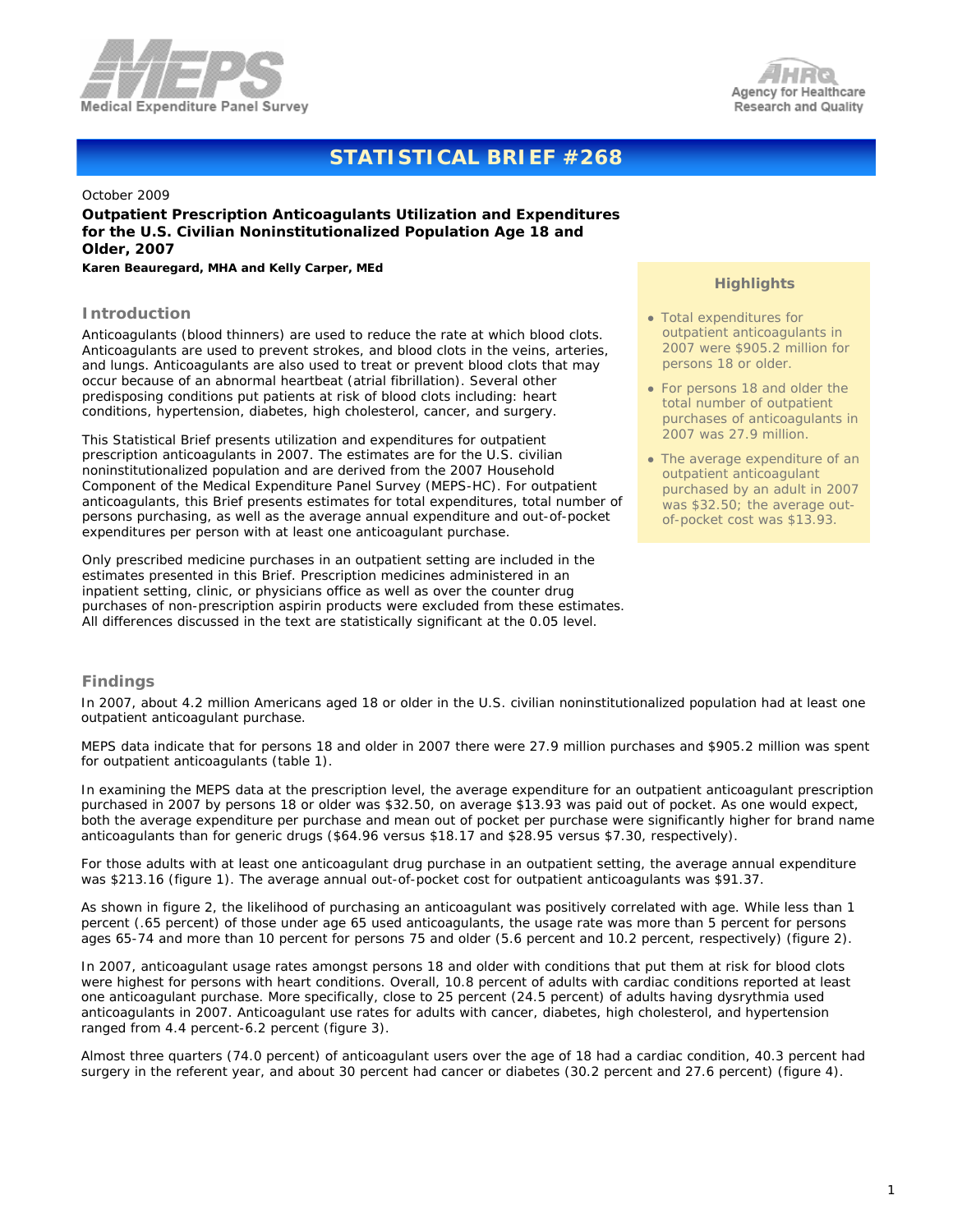**Table 1. Total purchases, average expenditure/purchase, and mean out-of-pocket costs/purchase for anticoagulants by brand name/generic status for adults 18 and older, 2007** 

|                   | Total            | Total \$      | Average          | Mean         |
|-------------------|------------------|---------------|------------------|--------------|
|                   | <b>Purchases</b> |               | Expend./purchase | OOP/purchase |
| $\tau$ otal       | 27.9 million     | 905.2 million | \$32.50          | \$13.93      |
| <b>Brand Name</b> | 8.5 million      | 554.1 million | \$64.96          | \$28.95      |
| Generic           | 19.3 million     | 351.1 million | \$18.17          | \$7.30       |

#### **Data Source**

The estimates shown in this Statistical Brief are drawn from analyses conducted by the MEPS staff from the following public use files: MEPS HC-110E: 2007 Emergency Room Visits, HC-110F: 2007 Outpatient Visits File, and HC-110G: 2007 Office-Based Medical Provider Visits File which are available on the MEPS Web site: [http://www.meps.ahrq.gov/mepsweb/.](http://www.meps.ahrq.gov/mepsweb/)

## **Definitions/Methodology**

#### *Utilization and expenditures*

Utilization was defined as one or more purchases of a prescribed medicine of interest. Refills as well as original prescriptions are included in expenditure and utilization estimates. Individuals were classified as using a prescribed medicine of interest if they had one or more purchases of the drug of interest during the year.

#### *Therapeutic classifications*

Therapeutic class and subclass were assigned to MEPS prescribed medicines using Multum Lexicon variables from Cerner Multum, Inc. MEPS prescribed medicines files were linked to the Multum Lexicon database to obtain therapeutic class and subclass variables. For this Statistical Brief anticoagulants were defined as TC1S1=82. The following drugs were included: Arixtra, Coumadin, Heparin, Jantoven, Lovenox, and Warfarin. Drugs were classified as brand name/generic using the Master Drug Data Base v2.5 (MDDB). Brand name drugs included: single source, no generics available or co-licensed as well as original products. For more information on the MDDB (WoltersKluwer MEDI-SPAN--Health Master Drug Database) please refer to Medi-Span's Web site.

#### *Age*

Age is the last available age for the sampled person. For most persons, this was their age at the end of the year.

#### *Conditions*

In MEPS the conditions reported by the respondent were recorded by the interviewer as verbatim text, which was coded by professional coders in post processing to fully specified ICD-9-CM codes. These codes were further aggregated into clinically meaningful categories (according to AHRQ Clinical Classification Software System (CCS)), that groups similar conditions. Conditions with CCS codes of 11-45 were classified as cancer, conditions with CCS codes of 96, 97, and 100- 108 were classified as cardiovascular conditions, conditions with ICD-9 codes of 427 were classified as cardiac dysrythmias, conditions with CCS codes of 98 and 99 were classified as hyperlipidemia, and conditions with CCS codes of 49 and 50 were classified as hypertension.

#### *Surgery*

For all hospital stays, outpatient department visits, medical provider office visits, and emergency room visits it was ascertained if any surgical procedures were performed. A summary variable was constructed to indicate any surgical event in the referent year.

#### **About MEPS-HC**

MEPS-HC is a nationally representative longitudinal survey that collects detailed information on health care utilization and expenditures, health insurance, and health status, as well as a wide variety of social, demographic, and economic characteristics for the U.S. civilian noninstitutionalized population. It is cosponsored by the Agency for Healthcare Research and Quality and the National Center for Health Statistics.

For more information about MEPS, call the MEPS information coordinator at AHRQ (301) 427-1656 or visit the MEPS Web site at [http://www.meps.ahrq.gov/.](http://www.meps.ahrq.gov/)

#### **References**

For a detailed description of the MEPS-HC survey design, sample design, and methods used to minimize sources of nonsampling error, see the following publications:

Cohen, J. *Design and Methods of the Medical Expenditure Panel Survey Household Component*. MEPS Methodology Report No. 1. AHCPR Pub. No. 97-0026. Rockville, MD. Agency for Health Care Policy and Research, 1997. [http://www.meps.ahrq.](http://www.meps.ahrq.gov/mepsweb/data_files/publications/mr1/mr1.shtml) [gov/mepsweb/data\\_files/publications/mr1/mr1.shtml](http://www.meps.ahrq.gov/mepsweb/data_files/publications/mr1/mr1.shtml)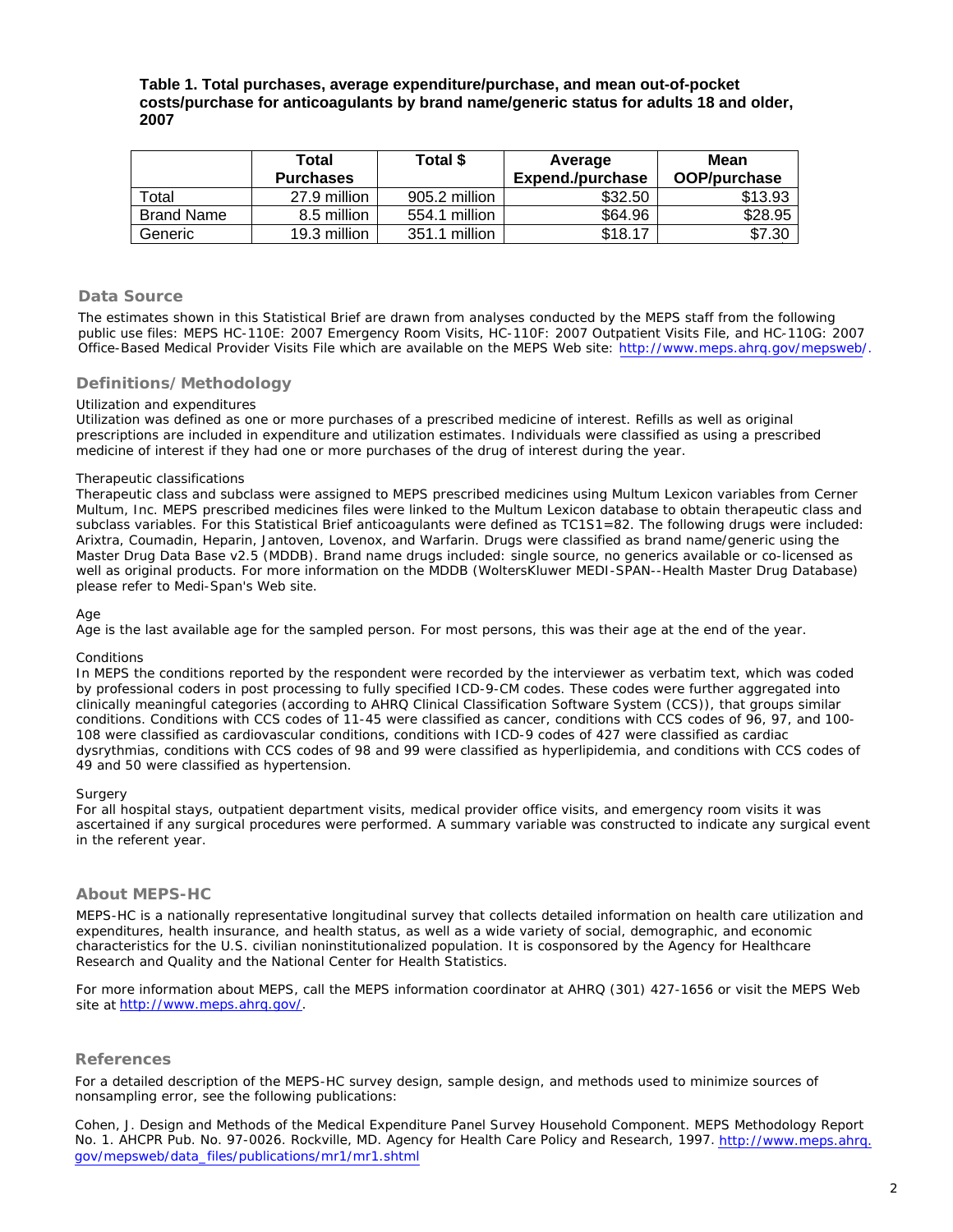Cohen, S. *Sample Design of the 1996 Medical Expenditure Panel Survey Household Component*. MEPS Methodology Report No. 2. AHCPR Pub. No. 97-0027. Rockville, MD. Agency for Health Care Policy and Research, 1997. [http://www.](http://www.meps.ahrq.gov/mepsweb/data_files/publications/mr2/mr2.shtml) [meps.ahrq.gov/mepsweb/data\\_files/publications/mr2/mr2.shtml](http://www.meps.ahrq.gov/mepsweb/data_files/publications/mr2/mr2.shtml) 

Cohen, S. Design Strategies and Innovations in the Medical Expenditure Panel Survey. *Medical Care*, July 2003: 41(7) Supplement: III-5-III-12.

Ezzati-Rice, T.M., Rohde, F., and Greenblatt, J. *Sample Design of the Medical Expenditure Panel Survey Household Component, 1998-2007*. Methodology Report No. 22. March 2008. Agency for Healthcare Research and Quality, Rockville, MD. [http://www.meps.ahrq.gov/mepsweb/data\\_files/publications/mr22/mr22.pdf](http://www.meps.ahrq.gov/mepsweb/data_files/publications/mr22/mr22.pdf) 

#### **Suggested Citation**

Beauregard, K.M. and Carper, K. *Outpatient Prescription Anticoagulants Utilization and Expenditures for the U.S. Civilian Noninstitutionalized Population Age 18 and Older, 2007*. Statistical Brief #268. October 2009. Agency for Healthcare Research and Quality, Rockville, MD. [http://www.meps.ahrq.gov/mepsweb/data\\_files/publications/st268/stat268.pdf](http://www.meps.ahrq.gov/mepsweb/data_files/publications/st268/stat268.pdf) 

\*\*\*

AHRQ welcomes questions and comments from readers of this publication who are interested in obtaining more information about access, cost, use, financing, and quality of health care in the United States. We also invite you to tell us how you are using this Statistical Brief and other MEPS data and tools and to share suggestions on how MEPS products might be enhanced to further meet your needs. Please e-mail us at [mepsprojectdirector@ahrq.hhs.gov](mailto:mepsprojectdirector@ahrq.hhs.gov) or send a letter to the address below:

Steven B. Cohen, PhD, Director Center for Financing, Access, and Cost Trends Agency for Healthcare Research and Quality 540 Gaither Road Rockville, MD 20850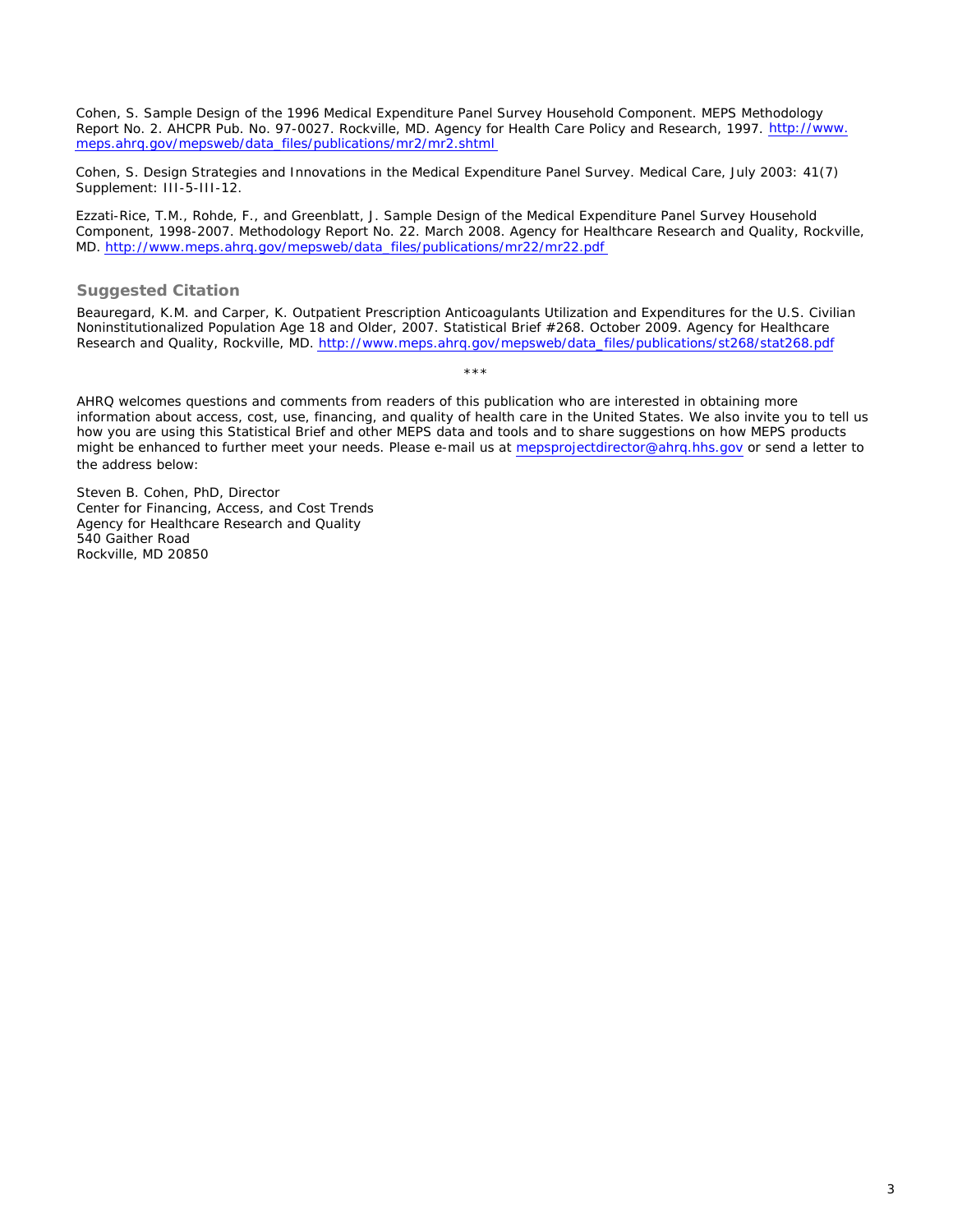



 Statistical Brief #268: Outpatient Prescription Anticoagulants Utilization and Expenditures for the U.S. Civilian Noninstitutionalized Population Age 18 and Older, 2007